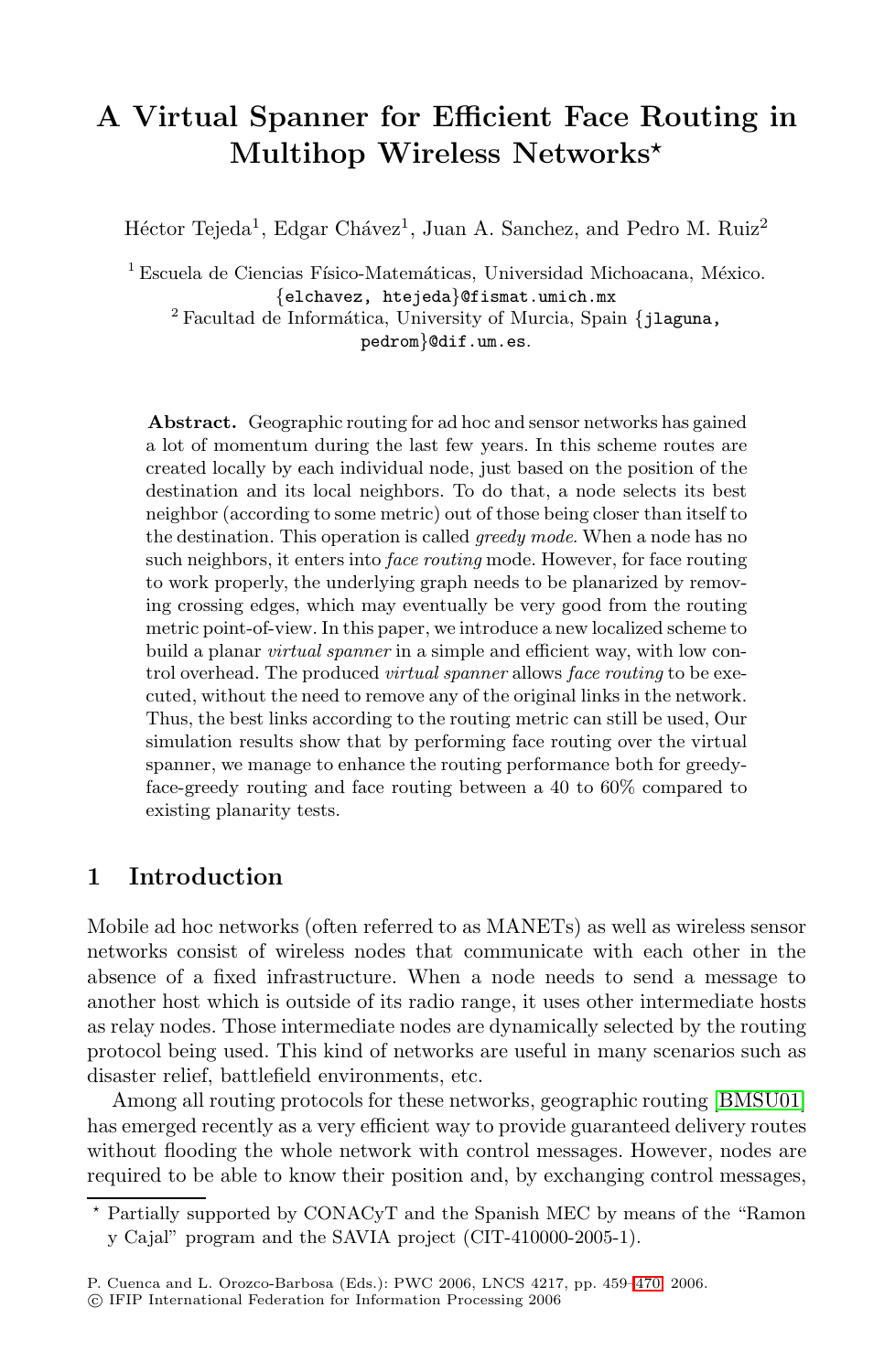the position of its neighbors. To send a message from the source to the destination, each intermediate node selects locally its best neighbor to forward the message towards that destination among those which are closer than itself. Those nodes are often said to provide advance towards the destination. The best node depends on the routing metric. For instance, if we are using hop count as the routing metric, it could be the one which is closest to the destination. This operation is called greedy mode. When greedy mode reaches a local minimum (i.e. no neighbor can provide advance towards the destination) then the protocol needs to resort to a recovery mechanism until a node is found which can continue greedy forwarding. This mechanism is face routing described in [\[BMSU01\]](#page-10-0). The basic idea is that when no progress can be made in greedy mode, packets are sent following the edges of the faces of a planar decomposition of the underlying graph, until greedy mode can again continue, or the destination is eventually reached. This approach combining greedy and face modes when necessary, is commonly known as GFG (Greedy-Face-Greedy) routing [\[BMSU01\]](#page-10-0). As we said, the face routing part requires the underlying graph to be planar.

There are several methods to extract a planar subgraph from a given Unit Disk Graph (UDG), which models the entire network. A UDG is a graph in which an edge  $[u, v]$  exists only if  $dist(u, v) \leq r$  being r the radio range. The Relative Neighborhood graph, RNG [\[Tou80\]](#page-11-0) is obtained by applying the RNG test to every edge of the UDG: an edge  $[u, v]$  is retained in  $RNG(G)$  if there is no vertex z such that  $\max\{d_G(u,z), d_G(v,z)\} < d_G(u,v)$ . That is, if there is no vertex in the intersection of their disks. The Gabriel graph, GG [\[GS69\]](#page-11-1), applies a slightly different test to every edge of the graph. It retains an edge  $[u, v]$  in  $GG(G)$  if there is no node in the disk with diameter  $\overline{uv}$ . Finally, the *Morelia test*  $[BCG+04]$  $[BCG+04]$  manages to preserve some long edges by using a stronger condition for the removal of edges. An edge  $[u, v]$  is not included in  $MG(G)$  if there is a couple of points  $[x, y]$  so that one of them (or both) is in the disk with diameter  $\overline{uv}$  and  $[x, y]$  crosses  $[u, v]$ . Given a UDG G we have  $RNG(G) \subseteq$  $GG(G) \subseteq MG(G).$ 

The guaranteed delivery provided by face routing has a price, which is that the computed routes are generally not optimal. The main reason is that traversing faces to avoid voids, may eventually produce a large deviation from shortest path. Another important reason is that the elimination of links to avoid crossings may degrade the routing performance when the protocol enters into face routing mode. As a matter of fact, long links (which are the ones preferred to reduce hop count) are the ones which are usually eliminated first, because they usually cross many other links.

To mitigate this problem, we propose the creation of a planar virtual spanner of the original graph using a tessellation. Given that crossing edges are forbidden in face routing to guarantee correctness of the algorithm, we build our virtual spanner in such a way that guarantees its planarity (there are no crossing virtual edges). Then, when a node enters into *face mode*, it will route using virtual edges, which will then be translated to a path using real nodes. Once the next hop virtual neighbor is selected using face routing, the real nodes will route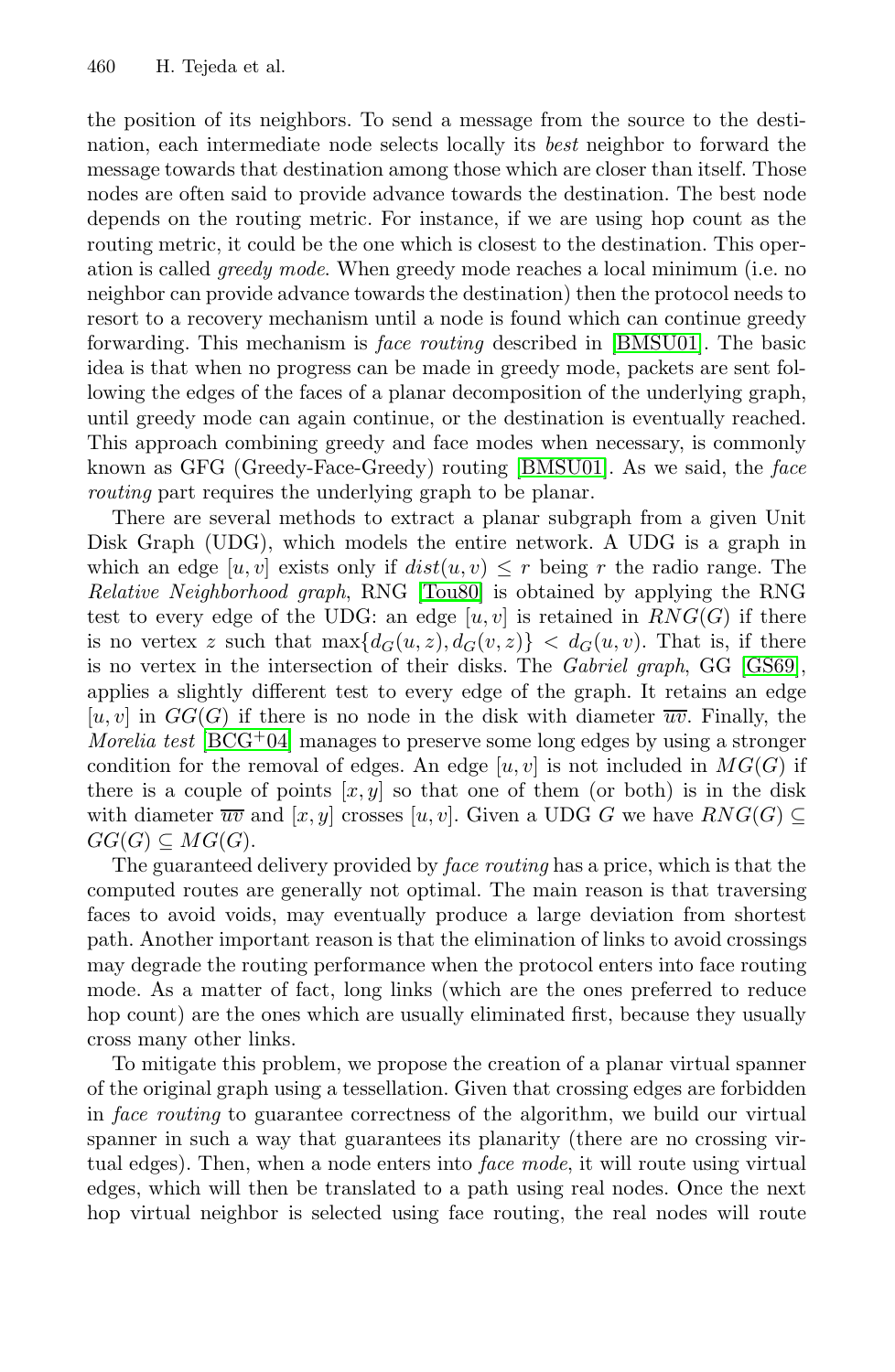the message towards the representative of the selected neighboring tessel. Given that real nodes will route using all available links (no links are eliminated), the performance in face mode of the protocol is enhanced. We shall show this in our simulation results.

The remainder of the paper is organized as follows: Section [2](#page-2-0) presents our network model and the problem formulation. Section [3](#page-2-1) illustrates how the virtual spanner is built. We explain how to route based on the virtual spanner in section [4.](#page-7-0) Finally we present some simulation results in section [5](#page-8-0) and give some conclusions and future work in section [6.](#page-10-3)

#### <span id="page-2-0"></span>**2 Network Model and Problem Formulation**

This section introduces the notation and the model we use throughout the paper. We consider routing algorithms on Euclidean graphs, i.e. weighted graphs where edge weights represent Euclidean distances between the adjacent nodes in a particular embedding in the plane. As usual, a graph G is defined as a pair  $G := (V, E)$  where V denotes the set of vertices and  $E \subseteq V^2$  denotes the set of edges. The number of nodes is denoted by  $n := |V|$  and the Euclidean length of an edge  $e \in E$  is denoted by  $c_d(e)$ . A path  $p := v_1, \ldots, v_k$  with each  $v_i \in V$  is a list of nodes such that two consecutive nodes are adjacent in G, i.e.  $(v_i, v_{i+1} \in E)$ . A path p also can be denoted by the corresponding list of edges. In our evaluations we will use the traditional hop count metric. Thus, given a path  $p = v_1, \ldots v_k$ the cost of such path is the number of edges traversed.

In this paper we consider the standard UDG model for ad-hoc networks where all nodes have the same transmission range (r). Thus, given two nodes  $v_1, v_2 \in V$ , the edge  $[v_1, v_2] \in E \Leftrightarrow c_{mathcal{M}}([v_1, v_2]) \leq r.$ 

As in previous geographic routing works in the literature, we assume that nodes know their positions and those of their neighbors. It is also assumed that sources of data packets know the position of the destination.

# <span id="page-2-1"></span>**3 The Virtual Spanner**

We divide the plane in regions with a regular tessellation, which is a tessellation (or planar subdivision) made up of congruent regular polygons. The idea is that an entire region may be represented by a single virtual point, the center of the regular polygon. If we link the centers of the polygons we observe a peculiar behavior: the centers define a dual tessellation that is also planar. The dual of a triangle tessellation is a hexagonal tessellation, while a square tessellation is auto dual.

Only three regular polygons tessellate the Euclidean plane: triangles, squares or hexagons, from elementary geometry. They are depicted in figure [2.](#page-4-0)

The virtual node for a polygon is chosen as the centroid of the polygon. Two virtual nodes will share an edge if in their respective cells two real nodes are neighbors. Thus, we need to choose a suitable polygon size for building the virtual graph, so that we achieve a good trade-off between the simplicity to build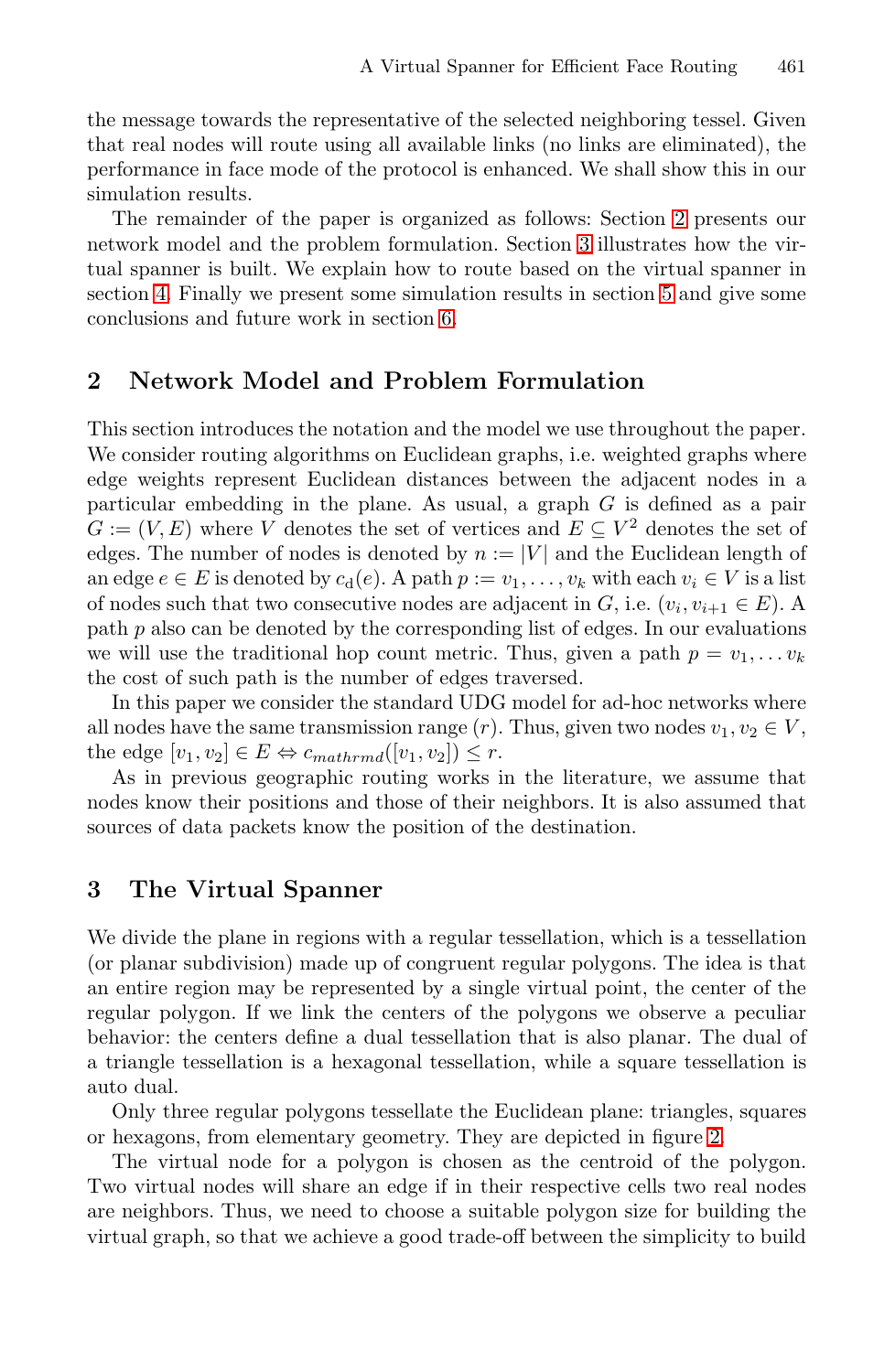the virtual graph (guaranteeing that is planar), and the number of cells to be checked in its creation process. We have analyzed three options as we show in figure [1.](#page-3-0)

- a) The transmission radius does not cover all the cell.
- b) Any two points in the cell are within radio range.
- c) A node in one cell can reach any other node in a neighboring cell.

Case a) complicates the design because it may require multihop routing within a cell. In case c) there may be a very big number of cells in which to look for possible virtual edges. We decided to use case b) because it is the configuration which avoids multihop within a cell in which the number of cells to look for virtual neighbors is low.



<span id="page-3-0"></span>**Fig. 1.** Variation of polygon size with transmission radius fixed

If the graph is dense enough, there will be at least one node in each cell. Thus, each virtual node will be connected to all neighboring virtual nodes. The resulting virtual graph is exactly the dual of the graph, which is planar. In real situations we cannot guarantee that every cell will have a node. Thus, to preserve connectivity we must find all possible virtual neighbors. They may be in cells which are not contiguous to the current one. In figure [2](#page-4-0) we show for each different tessellation (triangular, square and hexagonal) the possible cells that may contain nodes which are neighbors of nodes in the current cell  $t$ . The cell  $t$  can reach more cells when using a triangular configuration (24 cells). With a square configuration 20 cells are candidates and when using hexagonal cells only 18 cells. Please note that the dual of the virtual graph may not be planar if we have void cells and want to preserve connectivity. This crossings can be eliminated using a local test, and the complexity of the test depends on the number of neighboring cells.

The grid with triangles, squares or hexagons is located arbitrarily in the plane. Each cell is identified by a coordinate pair as is showed in Figure [3.](#page-4-1) Note that real nodes only need to know the type of tessellation and the communication radius at deployment time. Based on that, and given their current position they can easily compute the coordinates of their centroid. In addition, only with local information about the position of its neighbors they can compute their local view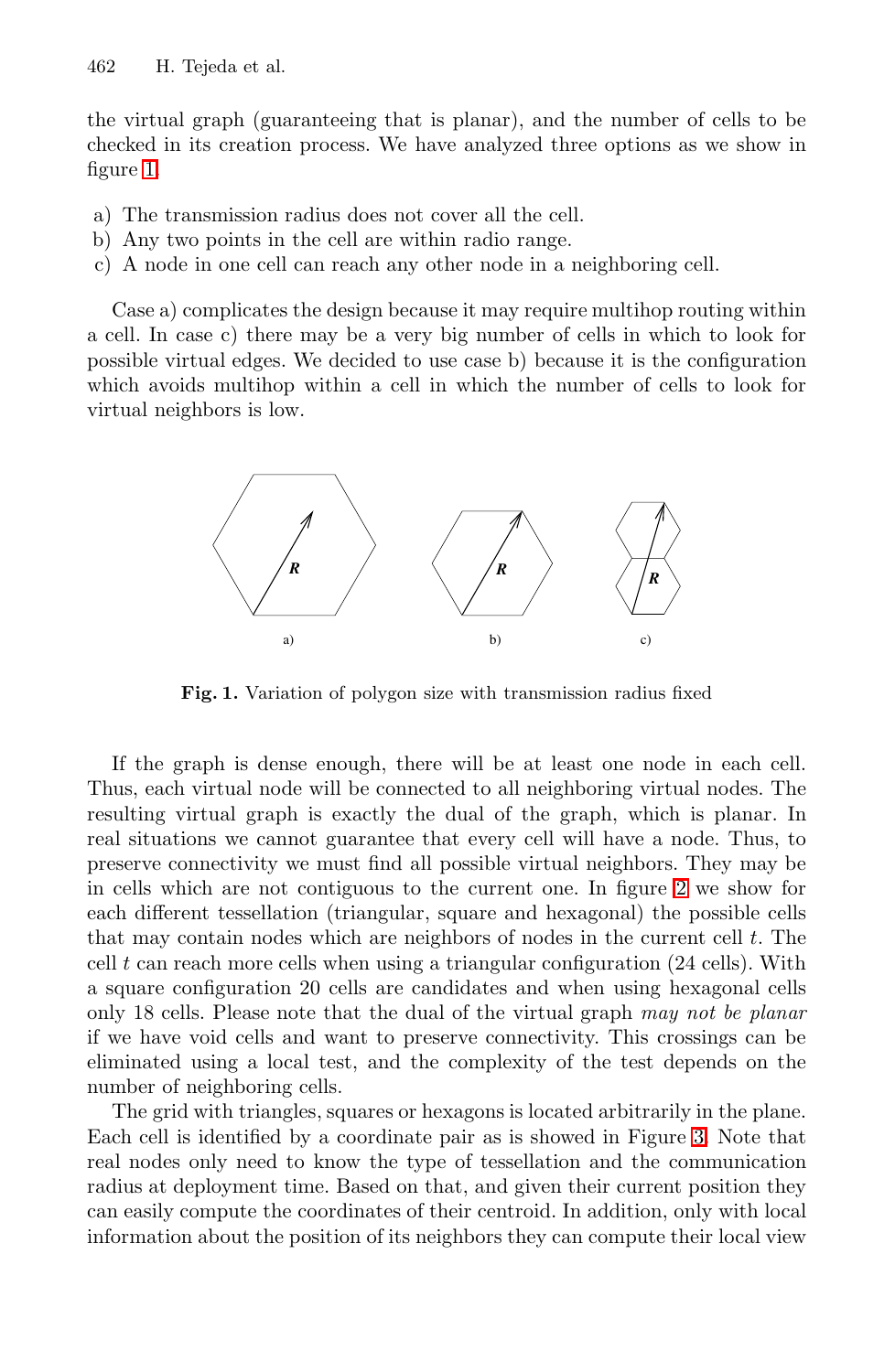

<span id="page-4-0"></span>**Fig. 2.** Regular tessellations in the plane and cell centroids. Additionally, the cells shown are those reachable from  $t$  using a radius  $R$  equal to the diameter of the cell.



<span id="page-4-1"></span>**Fig. 3.** Fixing the origin, the virtual coordinates are computed with elementary calculations

of the virtual graph (virtual edges). This has no additional overhead because position of real neighbors is already known or was computed using beacons.

We show below some elementary calculations for the node to compute the coordinates of the virtual node for each real node. It only uses the transmission radius R and its position  $(x, y)$ .

In addition, each real node also needs to compute the virtual edges shared with reachable cells. Every real node can make exactly the same calculations independtly without the need of a central authority or coordination among them. This connectivity test is accomplished in two stages:

- 1. Test surrounding cells that are neighbors by their side.
- 2. Test all other cells that are reachable from current cell but are not neighbors by their side.

The first stage is easier than the second one because it always produces a planar graph. There are no edge crossings, as it is depicted in figure [4.](#page-5-0) In the first stage, a virtual edge is added between centroids of two cells adjacent by the side if there are two mutually reachable real nodes, one in each of those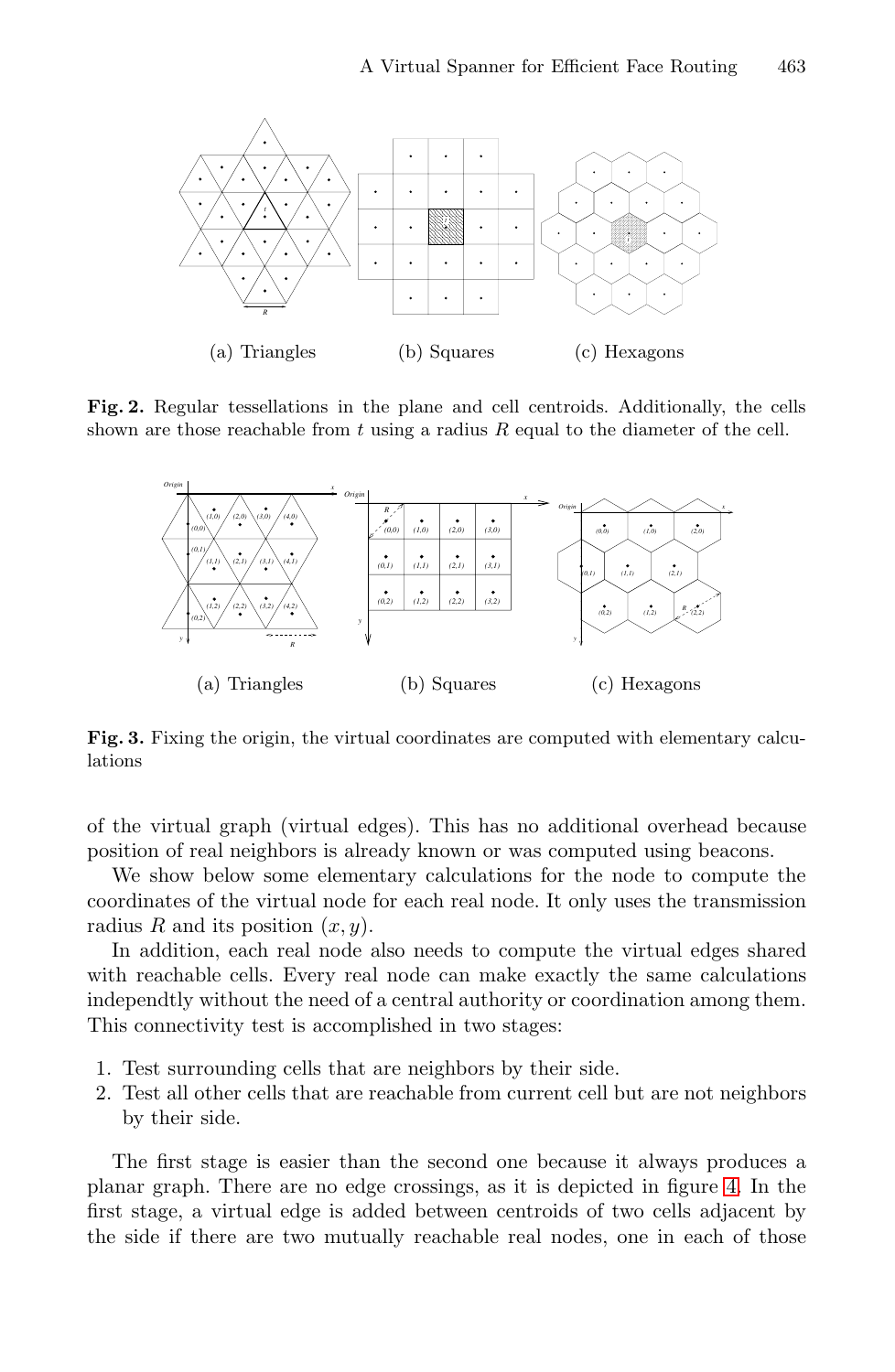| Type of tilling | Position of centroid                     | Tessel                                                           |  |
|-----------------|------------------------------------------|------------------------------------------------------------------|--|
| Hexagonal       | $y_c \leftarrow 3R(y + 1/3)/4$           | $y \leftarrow$ truncate $(3y_n/4/R)$                             |  |
|                 | if $y \mod 2 = 0$                        | if $y \mod 2 = 0$                                                |  |
|                 | then $x_c \leftarrow \sqrt{3}R(x+1/2)/2$ | then $x \leftarrow$ truncate $(2x_n/\sqrt{3/R})$                 |  |
|                 | else $x_c \leftarrow \sqrt{3}Rx/2$       | else $x \leftarrow$ truncate $((2x_n + \sqrt{3}R/2)/\sqrt{3}/R)$ |  |
| Triangular      | $x_c \leftarrow Rx/2$                    |                                                                  |  |
|                 | if $(x + y) \mod 2 = 0$                  | x $\leftarrow$ truncate $(x_n/2/R)$                              |  |
|                 | then $y_c \leftarrow \sqrt{3}R(y+2/3)/2$ | $y \leftarrow$ truncate $(2y_n/\sqrt{3}/R)$                      |  |
|                 | else $y_c \leftarrow \sqrt{3}R(y+1/3)/2$ |                                                                  |  |
| Square          | $x_c \leftarrow (x+1/2)R/\sqrt{2}$       | x $\leftarrow$ truncate $(\sqrt{2x_n/R})$                        |  |
|                 | $y_c \leftarrow (y+1/2)R/\sqrt{2}$       | $y \leftarrow$ truncate $(\sqrt{2}y_n/R)$                        |  |

**Table 1.** Formulas for a node to compute position of its centroid and its tessel

cells. Unfortunately, the virtual graph produced after the first stage may not be connected. Thus, we need to apply the second stage to obtain a connected graph without crossings of virtual edges.

For the second part, we start testing if we can add a virtual edge to the centroid of those cells (see figure [2\)](#page-4-0) which are second degree neighbors (side neighbors of our side neighbors). If for one of those, we cannot add the virtual edge (i.e. there is no other real node in that cell directly reachable from any real node in current cell) then we try again with those cells being neighbors by side of this particular cell we couldn't find nodes to add the virtual edge. This condition guarantees that the resulting virtual graph will be planar. Figure [5](#page-8-1) shows the resulting virtual graph after both stages.



**Fig. 4.** First connectivity test. Natural neighbors.

<span id="page-5-0"></span>As an example, we give the concrete algorithms used in each stage to add edges to the virtual spanner with an hexagonal tilling. The algorithms for squares and triangles are similar and are not included in here due to space limitations.

The algorithm for the first connectivity test using hexagons is given in algorithm [1..](#page-6-0)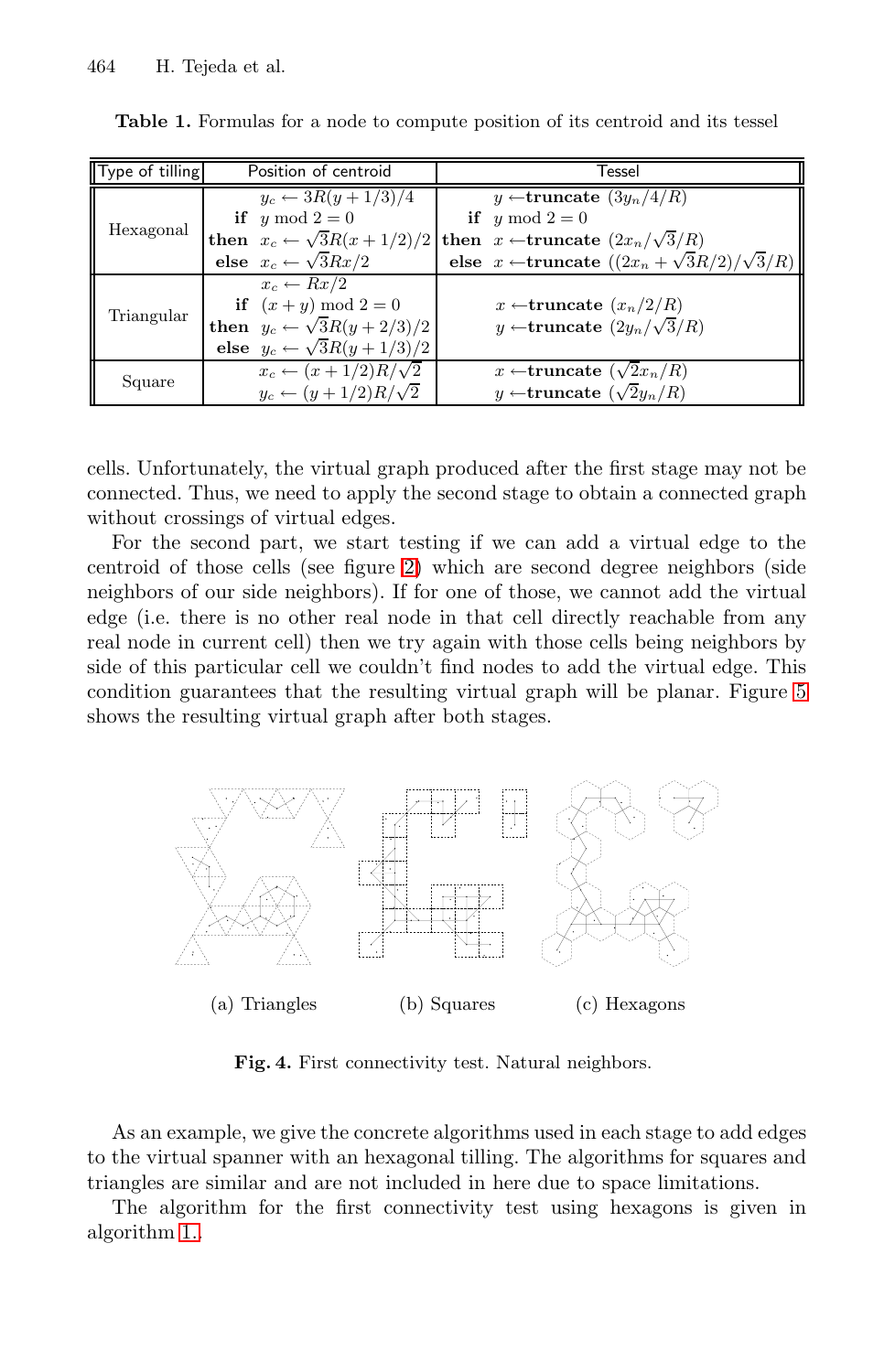| 1: procedure REVIEWHEXAGONSSTAGE1 $(I,t)$   |  | $\triangleright$ I are the neighbor cells                            |  |  |
|---------------------------------------------|--|----------------------------------------------------------------------|--|--|
| 2:<br>$k \leftarrow 0$                      |  | $\triangleright$ by their side to t, they are enumerated from 0 to 5 |  |  |
| 3:<br>while $k < 6$ do                      |  |                                                                      |  |  |
| 4:<br><b>if</b> isThereEdge $(t, I_k)$ then |  |                                                                      |  |  |
| 5:<br>$addEdge(t, I_k)$                     |  |                                                                      |  |  |
| 6:<br>end if                                |  |                                                                      |  |  |
| 7:<br>$k \leftarrow k+1$                    |  |                                                                      |  |  |
| 8:<br>end while                             |  |                                                                      |  |  |
| 9: end procedure                            |  |                                                                      |  |  |
|                                             |  |                                                                      |  |  |

<span id="page-6-0"></span>**Algorithm 1.** Algorithm for the first stage with hexagons

For the second stage with an hexagonal tilling, all reachable cells which are not side neighbors of the current cell  $(t)$  are tested. The test needs to take into account existing virtual links which have been added before, to avoid creating a non-planar virtual spanner. The detailed algorithm is given in [2..](#page-6-1)

**Algorithm 2.** Algorithm for the second stage with hexagons

```
1: procedure REVIEWHEXAGONSSTAGE2(I, E, t)\triangleright E are the rest of the cells
2: k \leftarrow 0\triangleright reachable by t, enumerated from 0 to 11
3: while k < 6 do
                                                      \triangleright Review for the odd cells from E
4: a \leftarrow 2k5: b0 \leftarrow!isThereEdge(t, I_k)6: b1 \leftarrow!isThereEdge(I_k, E_a)
7: b2 \leftarrow isTherefore(t, E_k)8: if b0 AND b1 AND b2 then
9: addEdge(t, E_k)10: end if
11: k \leftarrow k + 112: end while
13:
14: k \leftarrow 015: while k < 6 do
                                                      \triangleright Review for the even cells from E16: a \leftarrow (k+1) \text{ mod } 617: b \leftarrow (2k+1) \text{ mod } 618: b0 \leftarrow \text{isTherefore} E \text{dge}(t, I_k)19: b1 \leftarrow \text{isTherefore} \text{Edge}(I_k, E_b)20: b2 \leftarrow \text{isTherefore} E \deg(t, I_a)21: b3 \leftarrow isTherefore[I_a, E_b]22: b4 \leftarrow isTherefore(1, E_b)23: if !(b0 AND b1) AND !(b2 AND b3) AND b4 then
24: addEdge(t, E_b)25: end if
26: k \leftarrow k + 127: end while
28: end procedure
```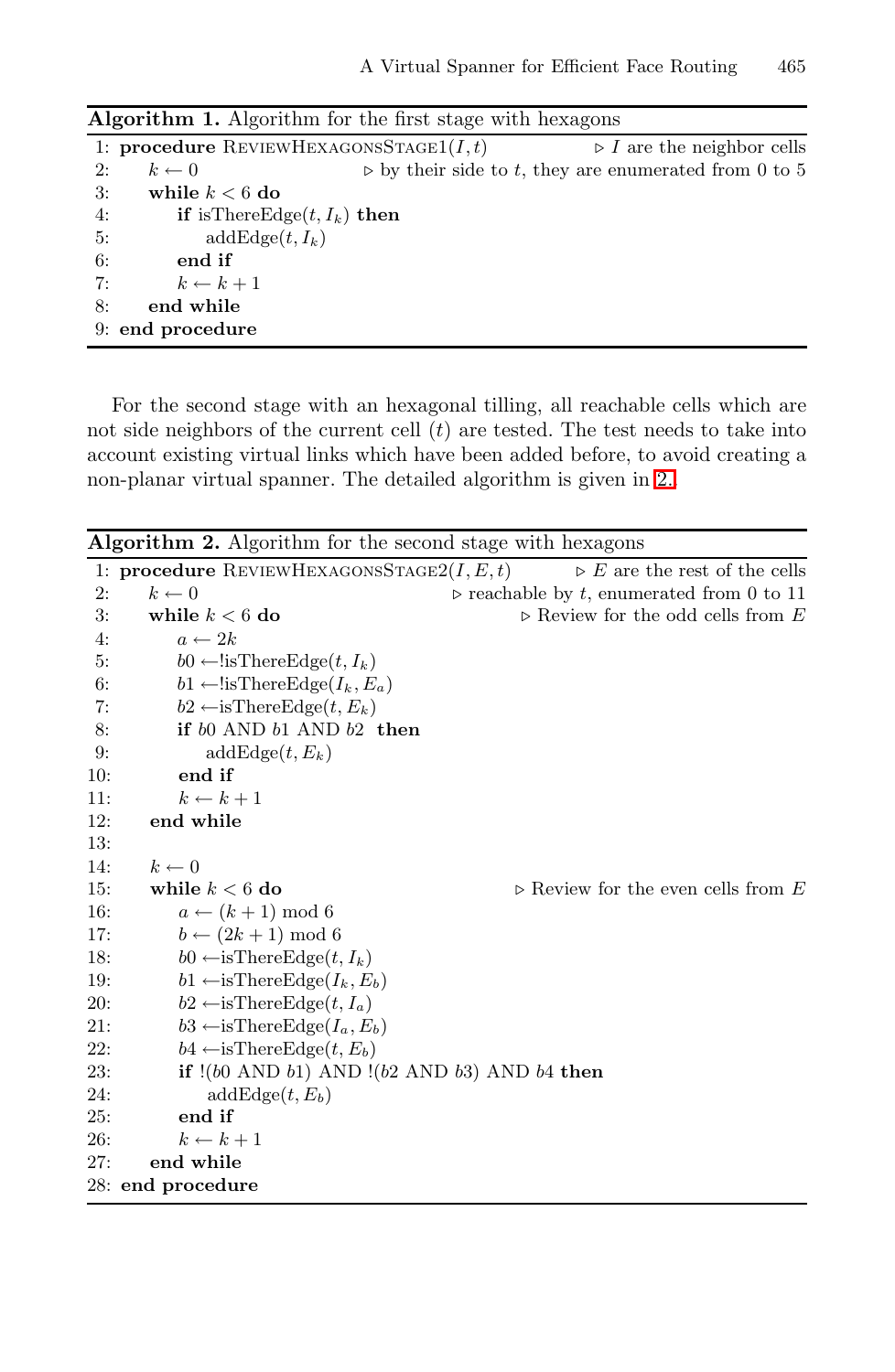As we stated, the goal of this virtual graph is enhancing the performance of face routing. Thus, we will explain in the next section how real nodes do face routing using the virtual graph, whereas we show the performance enhancements achieved later on.

# <span id="page-7-0"></span>**4 Routing with the Virtual Graph**

When the protocol enters into face mode, we plan to perform face routing based on the virtual spanner. However, only real nodes can process messages. Thus, we need to understand the two points of view of our proposed scheme. On a high level view we use the virtual nodes whenever a planar graph is needed to forward a message using face routing. In the low level view we always use a real node, which needs to send a message towards another real node, based on its relation with the intended virtual node. We explain how this works based on the Face Routing (FR) algorithm [\[KSU99\]](#page-11-2). However, any geographic routing algorithm making use of face routing (i.e. relaying in a planar spanner) can be used as well. For instance, in our experiments we use the GFG variant [\[BMSU01\]](#page-10-0).

A brief description of the proposed algorithm is presented below. At each step of the algorithm the node currently trying to send the packet to the next neighbor in face mode performs the following operations:

- 1. Based solely on its coordinates, the node finds out his cell and corresponding virtual node.
- 2. Using the information from neighbors (obtained by any geographic routing protocol using periodic beacons), the node finds which virtual edges exist according to the procedures explained in the previous section. As we explained before, a virtual edge can only exist to a virtual node if there is a real neighboring node in the corresponding cell.
- 3. In face mode the current real node routing in face mode will use the virtual graph to select (according to face routing) the proper virtual edge to follow. Once it is selected, it uniquely defines the cell that needs to be reached using real nodes. The node then sends the packet to any real node in the next cell based on some metric. For instance in our simulations we send the packet to the real node which is more distant to the current real node. If the selected cell is not directly reachable, the real node will greedily hand the packet to another node within the same cell, to reach the target cell.
- 4. Once a real node in the destination cell (the next cell in the path) received the packet it will forward the packet by repeating the process. Inside a cell the packets can be forwarded greedily because all nodes in a cell a mutually reachable.

The steps above can be used for traversing the face as is depicted in Figure [6.](#page-8-2) The source node and the target are labeled with 22 and 24 respectively. The source node is in virtual cell  $(4, 5)$ . Virtual edges exists between  $(4, 5)$  and  $(3, 5), (3, 4), (4, 4), (4, 6)$ . Using the left hand rule node 22 forwards the packet to cell (3, 4) selecting an arbitrary node in such cell. The sequence of virtual nodes, and the sequence of real nodes are depicted in Figure [6.](#page-8-2)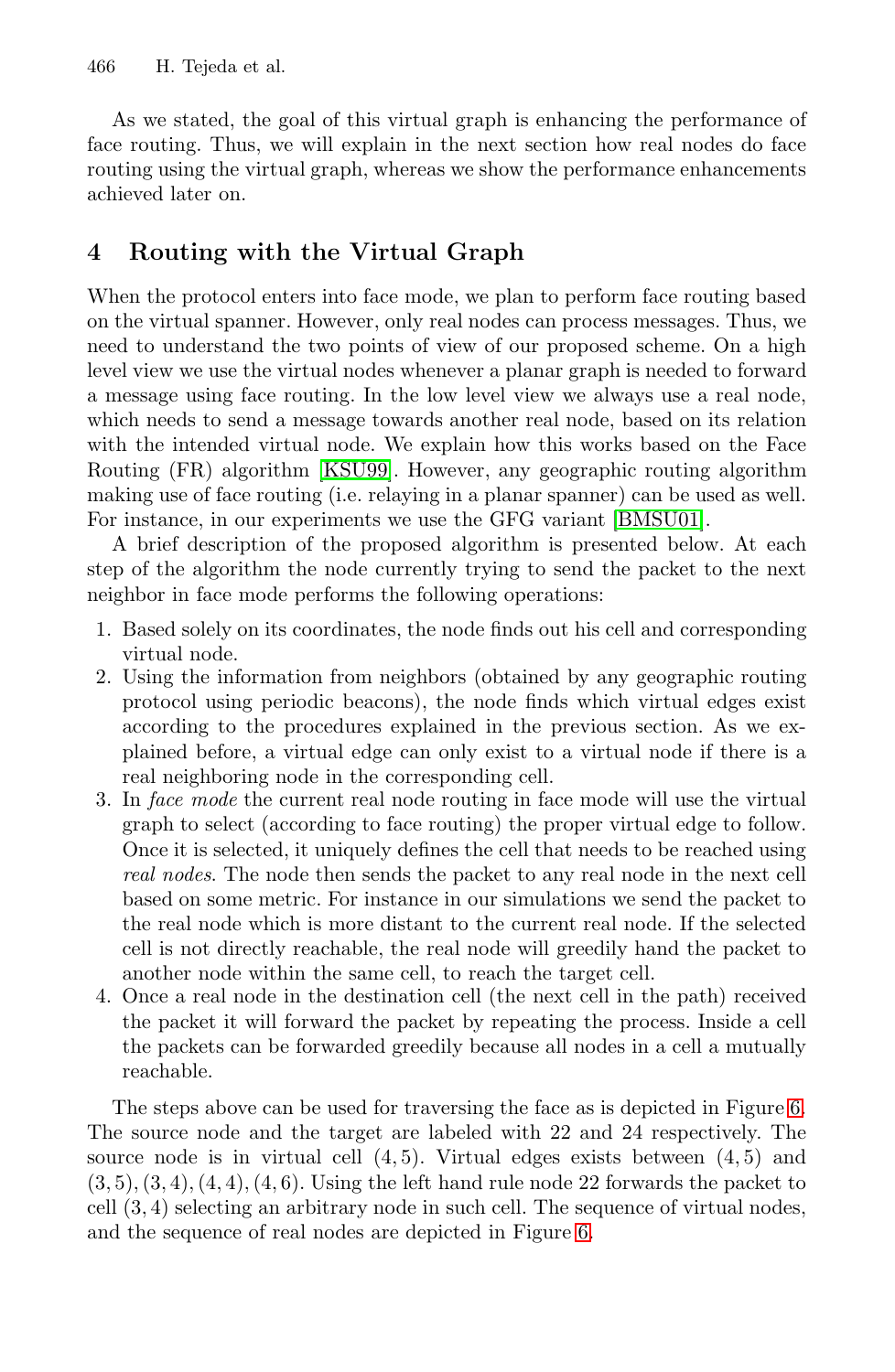

<span id="page-8-1"></span>**Fig. 5.** Second test. Reachable neighbors.



**Fig. 6.** Face routing in virtual hexagonal graph

## <span id="page-8-2"></span><span id="page-8-0"></span>**5 Experimental Results**

In this section we present simulation results to assess the performance of GFG and face routing when run over the different variants of the Virtual Graph. We compare the results with those of the Relative Neighborhood Graph, the Gabriel Graph and the Morelia Graph. We also present real shortest paths computed using Dijkstra's algorithm. Of course, the shortest path cannot be computed using only local information, but provides a good indication of the overall performance of the different proposals.

When the protocol enters in face mode, there may be several metrics to decide to which real node within the next cell to send the packet to. In our simulations, we use the euclidean distance, because it is the most common metric used by geographic routing protocols to select neighbors in greedy mode.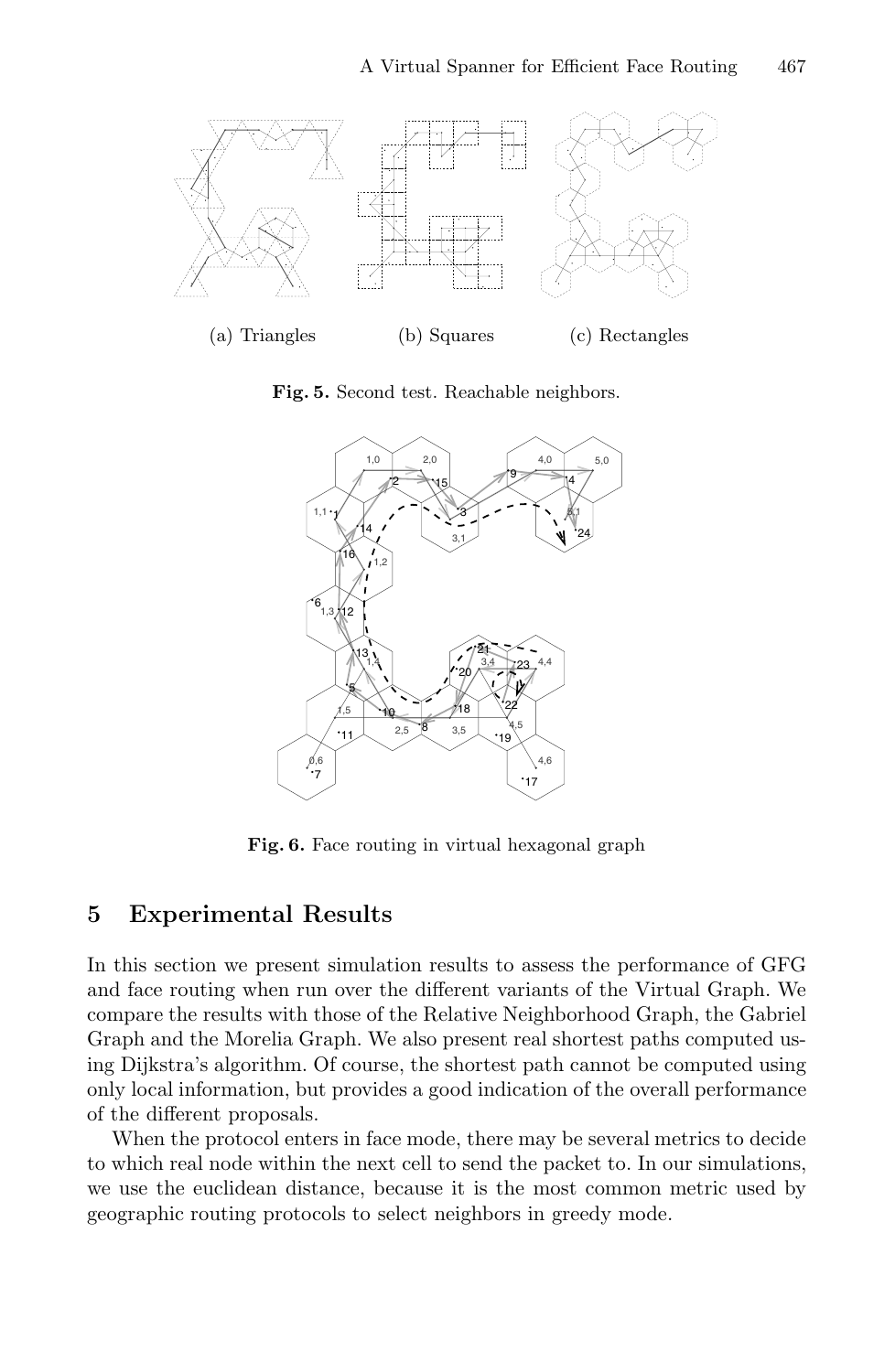#### **5.1 Simulation Setup**

We used *connected* random unit disk graphs for our simulations. We test our spanners with different densities, from 4 to 18 with increments of 2. Each one of those densities corresponds to a mean number of neighbors. For each density we used 1000 nodes, which were placed randomly in the simulation area. For each scenario we generated randomly 100 different graphs, so we have obtained 800 graphs for simulation. The size of the simulation area was adapted to preserve the density of the network. Finally, for every graph, we select 1000 different (source,destination) pairs. Thus, each point in the graph represents the average over 100000 routing tasks.

#### **5.2 Simulation Results**

We present in this subsection the results of our simulations for different densities of the graphs.



<span id="page-9-1"></span>**Fig. 7.** Efficiency of the Virtual Spanner against three standard spanner test

<span id="page-9-0"></span>Figure [7\(a\)](#page-9-0) shows the percentual improvement in terms of the mean number of hops required to route from source to destination for different network densities. As we can see in the graph, the higher the density, the better the performance that the proposed protocol achieves, up to a mean density of 10. The reason is that for those mean densities the amount of routing performed in face mode is high. Thus, our proposed virtual spanners allow for a significant reduction in the hop count. The reason being that the virtual spanner manages to use long edges, while traditional plannarization tests (i.e. GG, RNG and MG) remove them. So, the higher the density the more options has the virtual spanner to select best edges. In addition, the increase in density makes traditional tests to remove more (eventually long) edges. As the mean network density goes beyond 10 neighbors per node, we see that our proposed schemes still outperform traditional tests, although the percentual improvement compared to GG and RNG and MG is is reduced. The reason for that reduction is that for those high densities most of the routing is peformed in greedy mode, thus there is no big difference between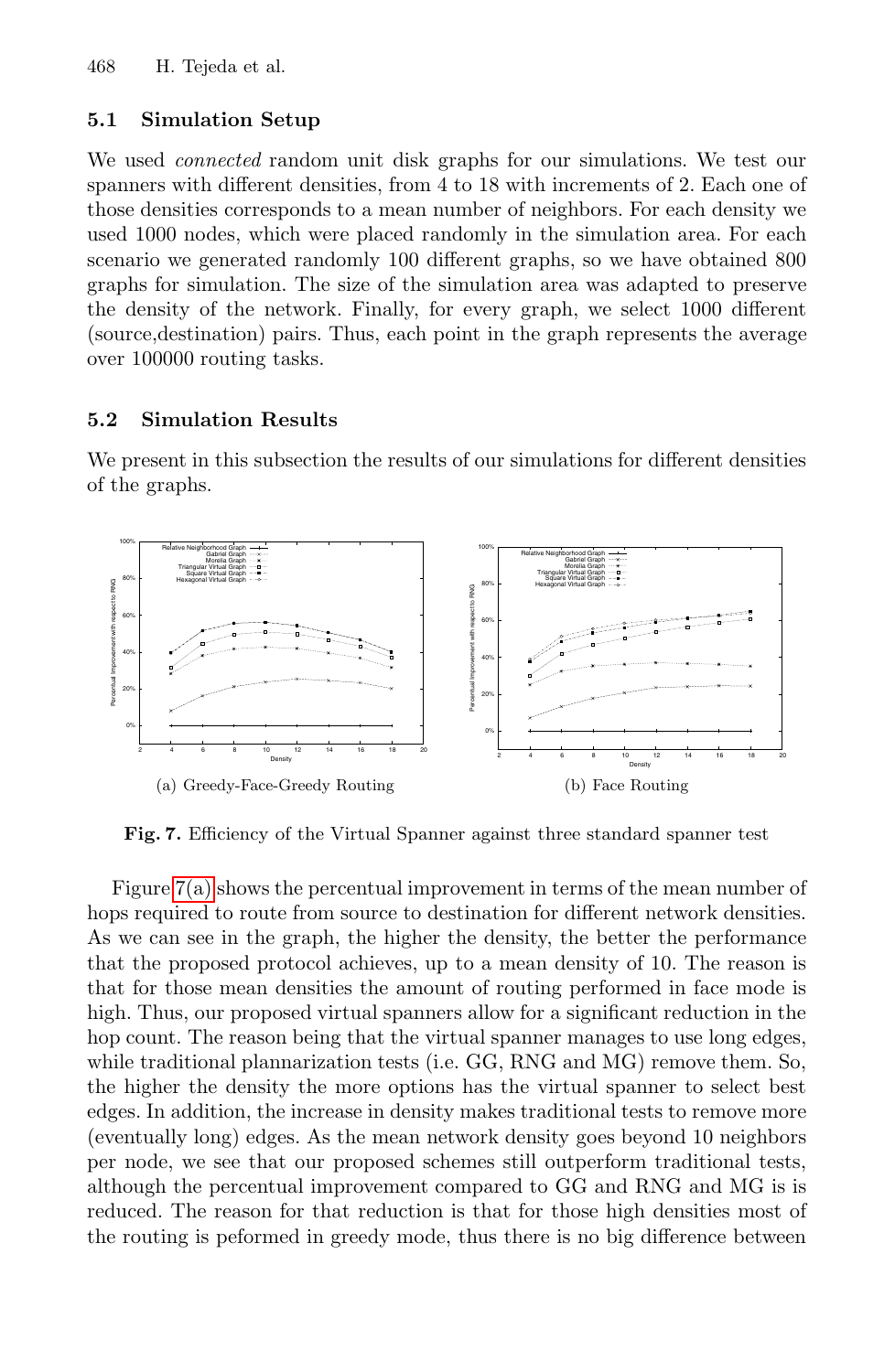approaches. In addition, by having a fixed number of nodes and increasing density means that the overall length of the paths is reduced as density increases. That also affects the reduction in the percentual performance benefit. But, in any case for any density our proposed schemes outperform traditional schemes. For instance, our hexagonal tilling obtains a 40 to 57% improvement compared to RNG for all the ranges of density. The square tilling obtains basically the same results, whereas triangular one has a little bit lower performance, outperforming all of them traditional planarity tests.

To assess the real benefit of the virtual spanner, we performed the same experiments but using only face routing to go from source to destination. As we see in figure [7\(b\),](#page-9-1) again a lower density produces longer paths. As before, the reason is that paths become longer because the simulation area is enlarged to accommodate such nodes maintaining the mean density. Figure [7\(b\)](#page-9-1) shows that our proposed schemes outperform all other approaches for all densities. In addition, we can see that in this case the gain is higher than with GFG because in this experiment all the routing has been done in face mode regardless of the density of the network.

## <span id="page-10-3"></span>**6 Conclusions and Future Work**

We have shown that with the application of the Virtual Graph for representing the underlying structure of a wireless ad-hoc network we can achieve face routing with a fewer number of hops, outperforming in all cases existing techniques (Relative neighborhood graph, Gabriel graph and Morelia graph).

The proposed virtual spanner can be built locally by nodes based solely on local information about neighbors. Thus, it can be perfectly integrated with any geographic routing protocol such as GFG, face routing, etc. Our proposed virtual spanner based on hexagons manages to reduce by a 40 to 60% the number of hops required to route a message from source to destination both for GFG and face routing protocols. This scheme can be integrated with any geographic routing protocol, and can help at improving the performance of such protocols.

For future work, we are working on the use of different routing metrics which may allow the virtual spanner to improve not only the number of hops but energy consumption and quality of the selected paths.

#### **References**

- <span id="page-10-2"></span><span id="page-10-1"></span>[BCG<sup>+</sup>04] P. Boone, E. Chavez, L. Gleitzky, E. Kranakis, J. Opartny, G. Salazar, and J. Urrutia. Morelia test: Improving the efficiency of the gabriel test and face routing in ad-hoc networks. Lecture Notes in Computer Science, 3104:23–24, January 2004.
- <span id="page-10-0"></span>[BMSU01] P. Bose, P. Morin, I. Stojmenovic, and J. Urrutia. Routing with guaranteed delivery in ad-hoc wireless networks. ACM/Kluwer Wireless Networks, 7(6):609–616, 2001.